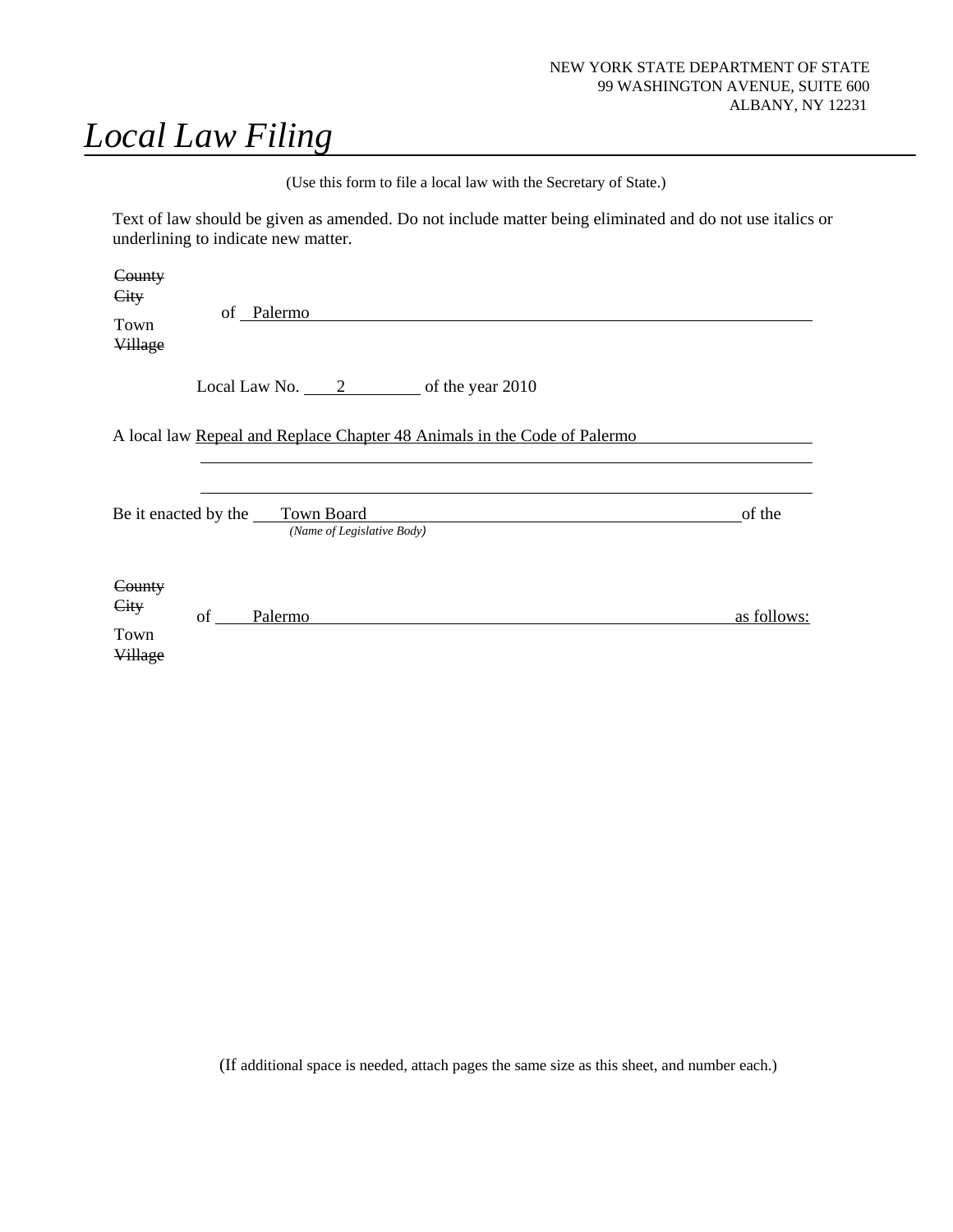## SECTION 1. TITLE:

This Local Law shall be referred to as "Local Law No. 2 of the Year 2010, A Local Law Establishing Dog Control Regulations for the Town of Palermo, New York".

## SECTION 2. AUTHORITY:

This Local Law is enacted pursuant to the provisions of Article 7 of the Agriculture and Markets Law and the Municipal Home Rule Law of the State of New York.

## SECTION 3. PURPOSE:

The purpose and intent of this law shall be to preserve the public peace and good order in the Town of Palermo and to contribute to the public welfare and preservation and protection of the property and the person of the inhabitants of the Town of Palermo by declaring and enforcing certain regulations and restrictions on activities of all dogs and owners of dogs within the Town of Palermo.

#### SECTION 4. DEFINITION OF TERMS:

As used in this Local Law, the following words shall have the following respective meanings:

- A. Clerk. Clerk means the clerk of the Town where the licenses are validated or issued.
- B. Confined. That such animal is securely confined or restrained and kept on the owner's premises, within a building, kennel or other suitable enclosure designed to prevent escape of the dog and protect the public from unauthorized contact with the dog and to protect the dog from the elements, if the animal is being transported by the owner, it is securely confined in a crate, or other container, or so restrained in a vehicle that it cannot be expected to escape there from.
- C. Dangerous Dog. (a). "Dangerous dog" means any dog which (i) without justification attacks a person, companion animal as defined in subdivision five of section three hundred and fifty in Agricultural and Market Law of the State of New York, farm animals as defined in subdivision four of section three hundred fifty in Agricultural and Market Law of the State of New York or domestic animal as defined in subdivision seven of Article 7 and causes physical injury or death, or (ii) behaves in a manner which a reasonable person would believe poses a serious and unjustified imminent threat of serious physical injury or death to one or more person, companion animals. (b). "Dangerous dog" does not include a police work dog, as defined in subdivision eighteen section one hundred and seven of Article 7 in Agricultural and Market Law of the State of New York, which acts in the manner described in this paragraph while such police work dog is being used to assist one or more law enforcement officers in the performance of their official duties.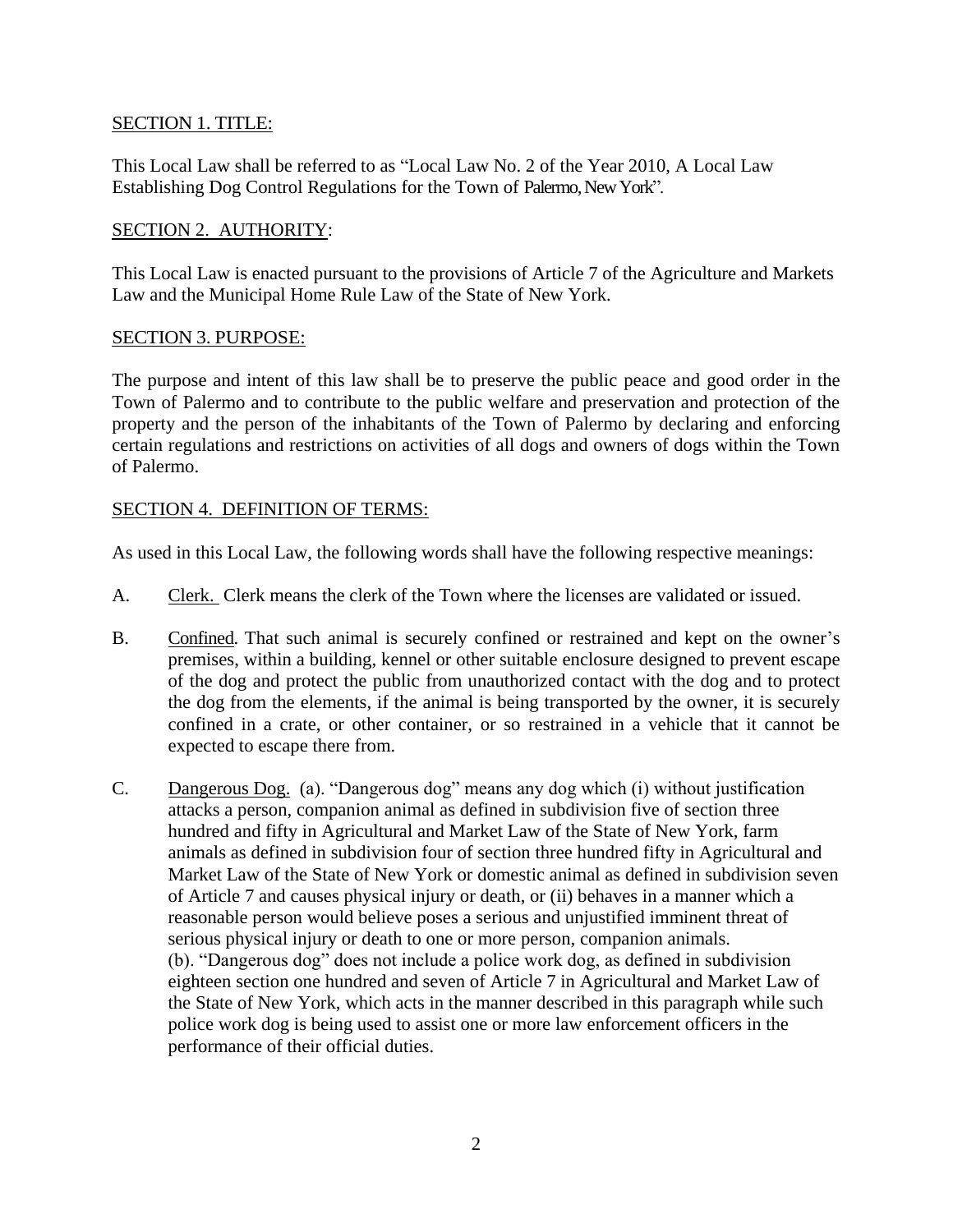- D. Dog. Dog shall mean male or female, licensed and unlicensed, spayed or unspayed, neutered or un- neutered, members of the species Canis familiaris.
- E. Dog Control Officer. Any person authorized by the Town Board to enforce the provisions of this Local Law.
- F. Domestic Animal: any domesticated sheep, horse, cattle, fallow deer, red deer, sika deer, whitetail deer which is raised under license from the Department of Environmental Conservation, llama, goat, swine, fowl, duck, goose, swan, turkey, confined domestic hare or rabbit, pheasant or other bird which is raised in confinement under license from the State Department of Environmental Conservation before release from captivity, except that the varieties of fowl commonly used for cock fights shall not be considered domestic animals for the purposes of this Local Law.
- G. Harbor. To provide food and/or shelter to any dog.
- H. Identification Tags. A tag issued by the Town Clerk which sets forth the identification number together with the name of the Town and State, the telephone number of the Town Clerk, and any other information deemed necessary by the Town Clerk.
- I. Owner. Any person who harbors or keeps any dogs. Any person owning or harboring a dog for a period of one (1) week prior to the filing of any complaint charging a violation of this Local Law shall be held and deemed to be the owner of such dog for the purpose of the Local Law. In the event any dog found to be in violation of this Local Law shall be owned by a minor, the legal guardian or head of the household in which said minor resides shall be deemed to have custody and control of said dog and shall be responsible for any acts of the said dog and violation of this Local Law.
- J. Private Property. Any real property owned or leased by an owner of a dog upon which the dog is harbored.
- K. Recreational Areas. Recreational areas shall mean any real property owned by the Town of Palermo that is used for recreational purposes by the public including, but not limited to, parks or playgrounds.
- L. Restraint. A dog is under restraint if it is controlled by a leash or is in the presence of a competent person not less than fourteen years of age and obedient to that person's commands or is within a vehicle being driven or parked on the street or within the property limit of its owner or keeper, or upon the premises of another with the consent of such other person.
- M. Run At Large. Run at large shall mean to be in a public place including but not limited to, parks, roadways, highways, walkways, pathways and sidewalks, or on private lands without the knowledge, consent and approval of the owner of such lands without restraint.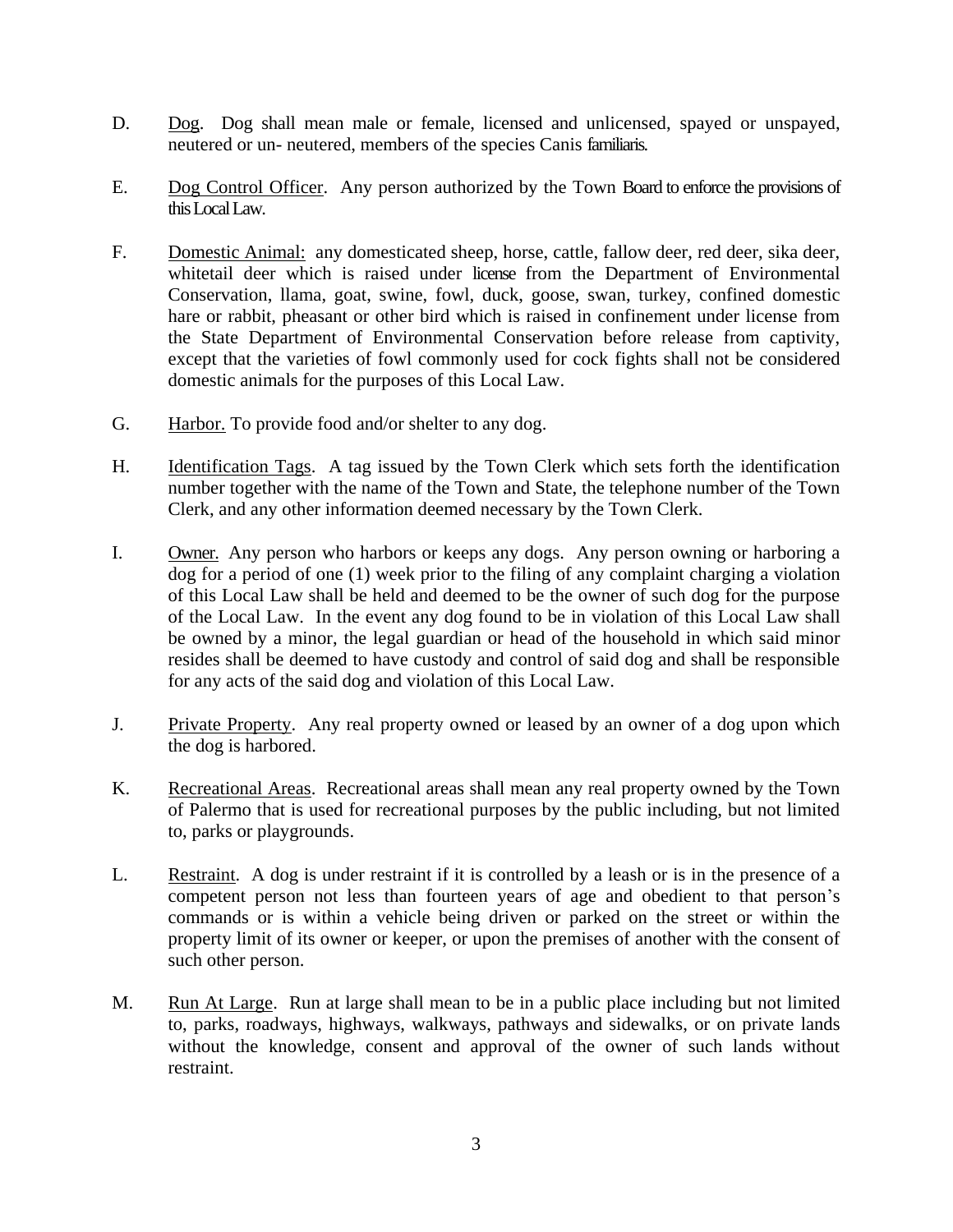- N. School Premises. Any real property situate within the Town of Palermo that is used for educational purposes or purposes incidental thereto.
- O. Town. Town shall designate the area within the corporate limits of the Town of Palermo.
- P. Vicious Dog: A canine or canine crossbreed that has: (i) killed a person; (ii) inflicted serious injury to a person, including multiple bites, serious disfigurement, serious impairment of health, or serious impairment of a bodily function; or (iii) continued to exhibit the behavior that resulted in a previous finding by a court or, on or before July 1, 2006, by a Dog Control Officer as authorized by Local Law, that it is a dangerous dog, provided that its owner has been given notice of that finding.

## SECTION 5 - LICENSING OF ALL DOGS:

- A. Licensing of Dogs.
	- 1. Any person owning, possessing or harboring a dog four months of age or over in the Town of Palermo shall maintain a valid license for said dog and shall place and keep on such dog a collar to which shall be securely attached a valid identification tag for that dog, in accordance with the requirements of this Local Law. No license shall be required for any dog which is under the age of four months and which is not at large except as otherwise provided in this Local Law.
	- 2. The Town of Palermo does not allow the licensing of dogs by a shelter or the Dog Control Officer. The shelter must send the adoptive dog owner(s) to the office of the Town Clerk in which the dog will be harbored for licensing or to the office of the Town Clerk where the shelter is located for the purchase of the license for adoption purposes.
	- 3. All dog licenses may be purchased from the office of the Town Clerk in person or by regular mail. Renewals will be sent by regular mail though the United States Postal Service. If licensing or renewing a license by mail, the appropriate fee must accompany the licensing forms.
	- 4. All dog licenses shall be for a period of one year and shall expire on the last day of the month one year from the date of issue.

#### B. Rabies Vaccination Required.

At the time of licensing or license renewal, a current, valid certificate, indicating the dog has been vaccinated to prevent the spread of rabies is required herein and must be surrendered to the office of the Town Clerk.

1. Any person owning or possessing or harboring a dog, who willfully fails or refuses to submit said dog for vaccination within ten (10) days after a request by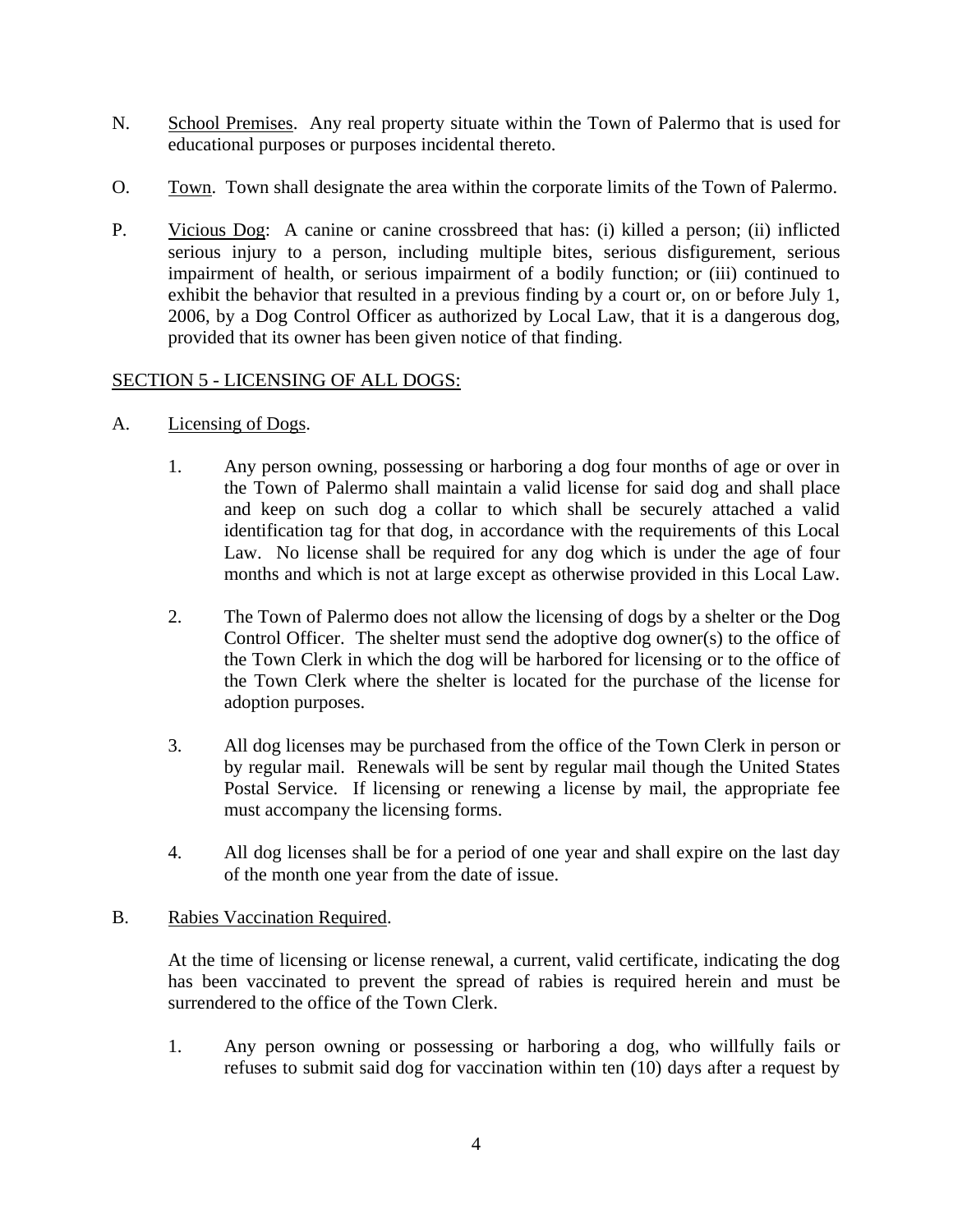the Dog Control Officer, peace officer, police officer or health officer shall be subject to the penalties provided in this Local Law.

2. In lieu of the rabies certificate, an owner may present a statement certified by a licensed veterinarian stating that he has examined the dog and found that the life of the dog would be endangered by vaccinating due to old age or other reasons.

#### C. Spayed or Neutered Dogs.

In the case of a spayed or neutered dog, every application shall also be accompanied by a certificate signed by a licensed veterinarian or an affidavit signed by the owner, showing that the dog has been spayed or neutered, provided such certificate or affidavit shall not be required if the same is already on file with the office of the Town Clerk. In lieu of the spay or neuter certificate an owner may present a statement certified by a licensed veterinarian stating that he has examined the dog and found that because of old age or other reason, the life of the dog would be endangered by spaying or neutering. In such case, the license fee for the dog shall be the same as for a spayed or neutered dog.

#### D. Application Fee.

Applications for a license or renewal thereof shall be accompanied by a nonrefundable processing fee as established from time to time by resolution of the Town Board, provided that the total fee for an unaltered dog shall be at least five (\$5.00) dollars more than the total fee for a spayed or neutered dog. In addition to the fee charged by the Town, a one (\$1.00) dollar fee for altered dogs and a three (\$3.00) dollar fee for unaltered dogs shall be collected for the purposes of carrying out animal population control efforts.

#### E. Application for License.

An application for a license or renewal shall be in the form prescribed by the Palermo Town Clerk and shall provide for the following minimum information:

- 1. The name, residence address and telephone number of each owner;
- 2. The name, sex, approximate age, breed, color, markings and other identifying details of the dog;
- 3. State whether the dog has been spayed or neutered; and
- 4. Such other information or documentation deemed necessary by the Town Clerk to effectuate the purposes of this Local Law.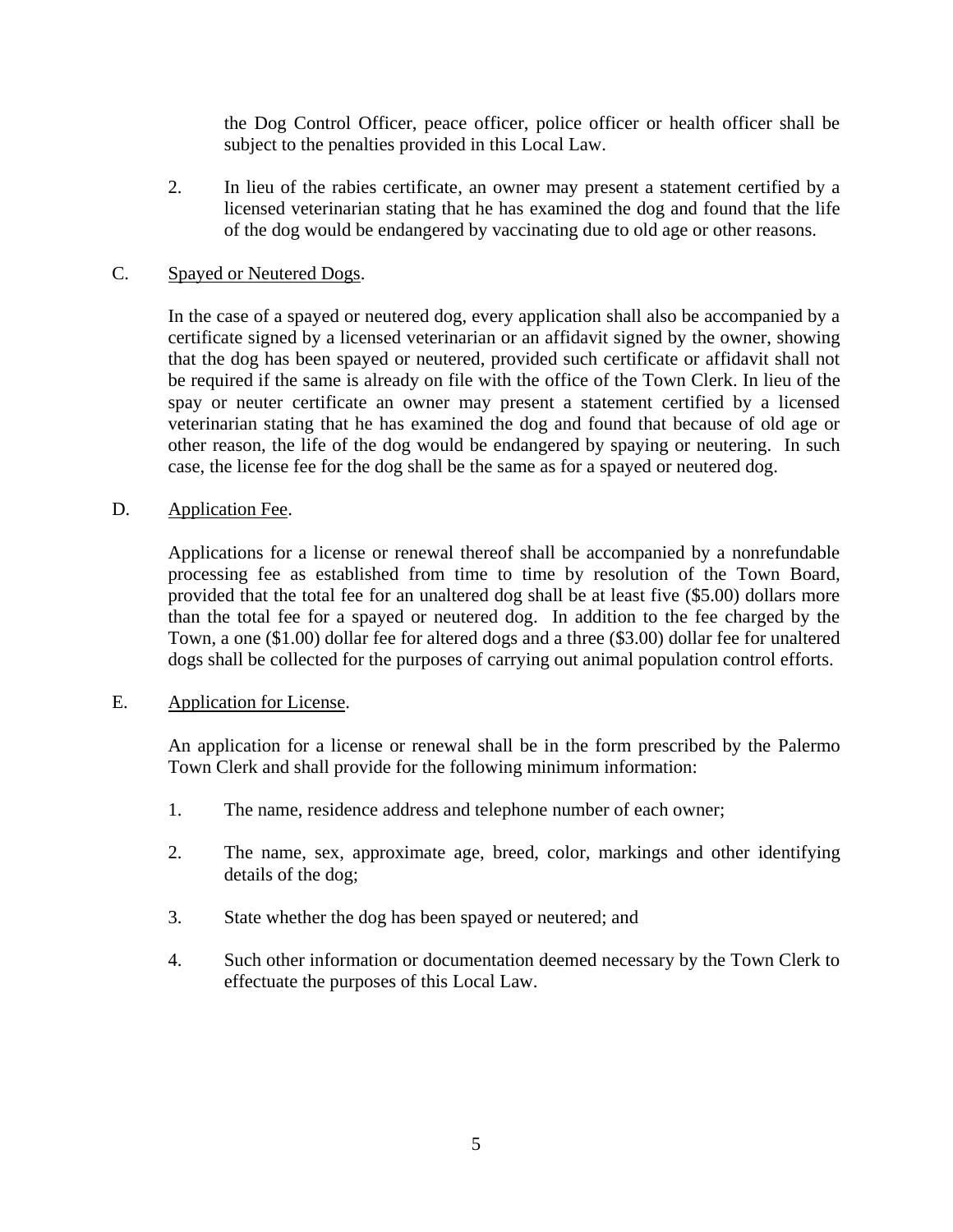## F. Issuance of License.

Upon validation by the Town Clerk, a dog license shall be issued and a record of its issuance retained in the office of the Town Clerk. Such record shall be made available upon request to the State Commissioner of Agriculture and Markets, or successor thereof.

## G. Identification Tag.

The Town Clerk shall assign an identification number to a dog when it is first licensed.

- 1. No tag carrying an identification number shall be affixed to the collar of any dog other than the one to which the number has been assigned.
- 2. Any person wishing to replace a tag previously issued shall pay a fee as set from time to time by resolution of the Town Board to the Town Clerk for a replacement tag.
- 3. Dogs when participating in a dog show are exempt from wearing an identification tag so long as the dog is licensed in the town where it resides.

## H. Purebred Licenses.

The Town of Palermo does not issue purebred licenses.

#### I. Exemptions.

The following dogs are exempt from licensing fees:

Any guide dog, hearing dog, service dog, war dog, working search dog, detection dog, police work dog or therapy dog. A certificate that the dog has been trained for such purpose must be submitted to the Town Clerk. Each copy of any license for such dogs shall be conspicuously marked "Guide Dog", "Hearing Dog", "Service Dog", "Working-Search Dog", "War Dog", "Detection Dog", "Police Work Dog", or "Therapy Dog", as may be appropriate, by the Town Clerk.

#### J. Change of Ownership; Lost or Stolen Dogs; Death, Change of Address.

No license shall be transferable. The owner of record shall within ten days of the transfer of ownership of any dog, file with the Town Clerk notification of such change. The new owner shall immediately make application for a license for such dog.

1. Lost or Stolen Dogs. Any dog which has been lost or stolen, the owner of record shall within ten days of discovery of such loss or theft shall file with the Town Clerk notification of such event.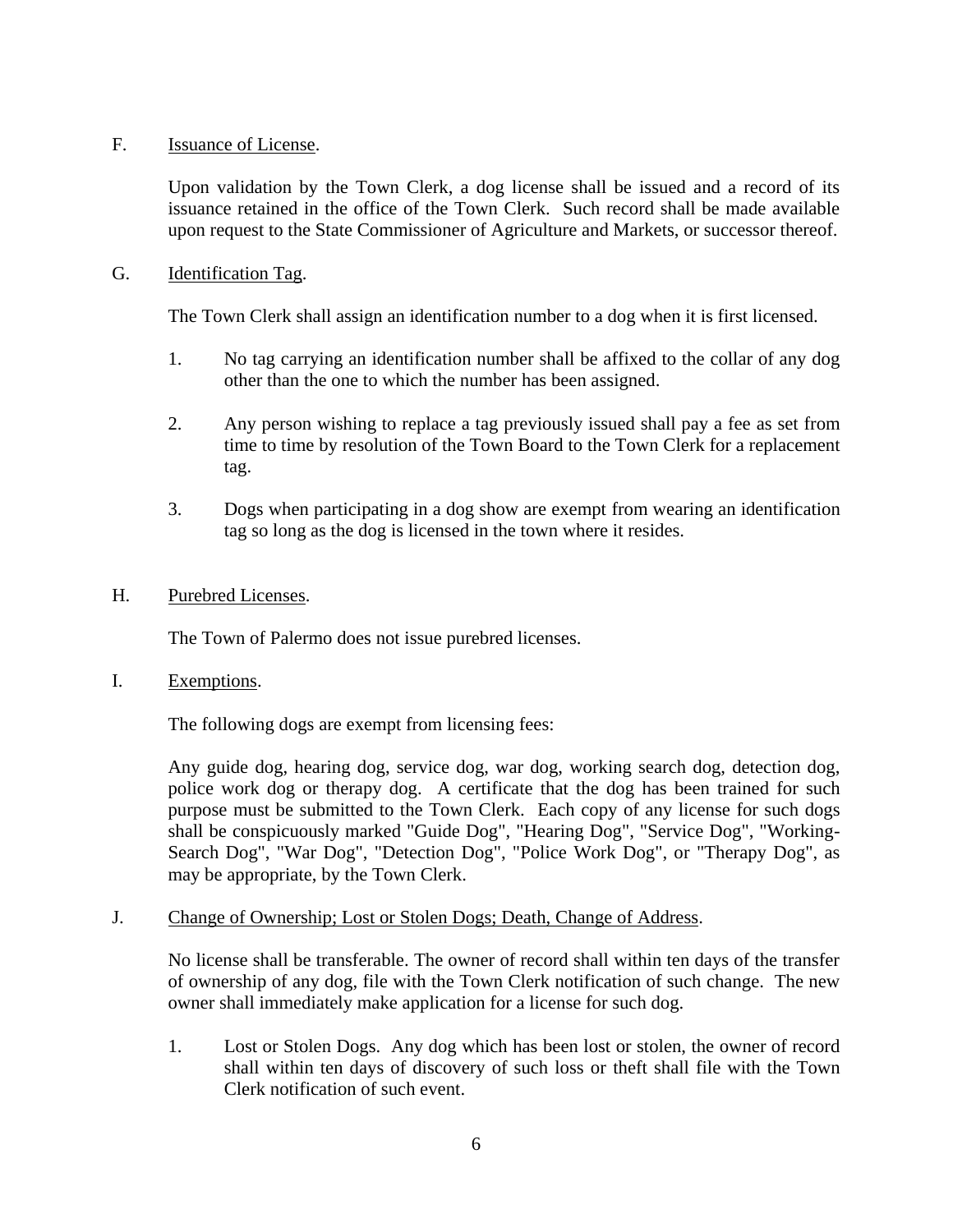- 2. Death of Dog. In the case of death of a licensed dog, the owner of record shall notify the Town Clerk of the dog's death either before or upon receipt of a renewal notice from the Town Clerk.
- 3. Change of Address. All dogs shall be licensed with the office of the Town Clerk within 30 days of establishing residence in the Town.

## K. Enumeration.

When the Town Board determines the need for a dog enumeration, in addition to the licensing fee charged, an additional surcharge, as determined from time to time by resolution of the Town Board, for recovering costs associated with an enumeration conducted shall be charged. Should a dog be identified as unlicensed during such enumeration, such additional fee shall be the property of the Town and shall be used to pay the expenses incurred by the Town in conducting the enumeration. In the event the additional fees collected exceed the expenses incurred by the Town in conducting an enumeration in any year, such excess fees may be used by the Town for enforcing this law and for spaying or neutering animals; and offsetting costs associated with the provision and replacement of identification tags.

## SECTION 6. RESTRICTIONS:

- A. Except as provided in Section 6 (B) below, it shall be unlawful for any owner of any dog in the Town of Palermo to permit or allow such dog to:
	- 1. Run at large unless the dog is restrained by an adequate leash or unless it is accompanied by its owner or a responsible person able to control it by command. For the purpose of this Local Law, a dog or dogs hunting in company of a hunter or hunters shall be considered under its owner's command.
	- 2. Engage in habitual loud howling, barking, crying or whining for a constant ten minutes or intermediate for a half hour unless the dog(s) is/are actively engaged in hunting or training for hunting or services dog(s) or conduct itself in such a manner so as to unreasonably and habitually disturb the comfort or repose of any person other than the owner of such dog.
	- 3. Uproot, dig, or otherwise damage any vegetables, lawns, flowers, garden beds, or other property, whether public or private, not belonging to the owner of such dog without the consent or approval of the property owner.
	- 4. Chase, jump upon or at or otherwise harass any person in such a manner as to reasonably cause intimidation or fear or to put such person in reasonable apprehension of bodily harm or injury.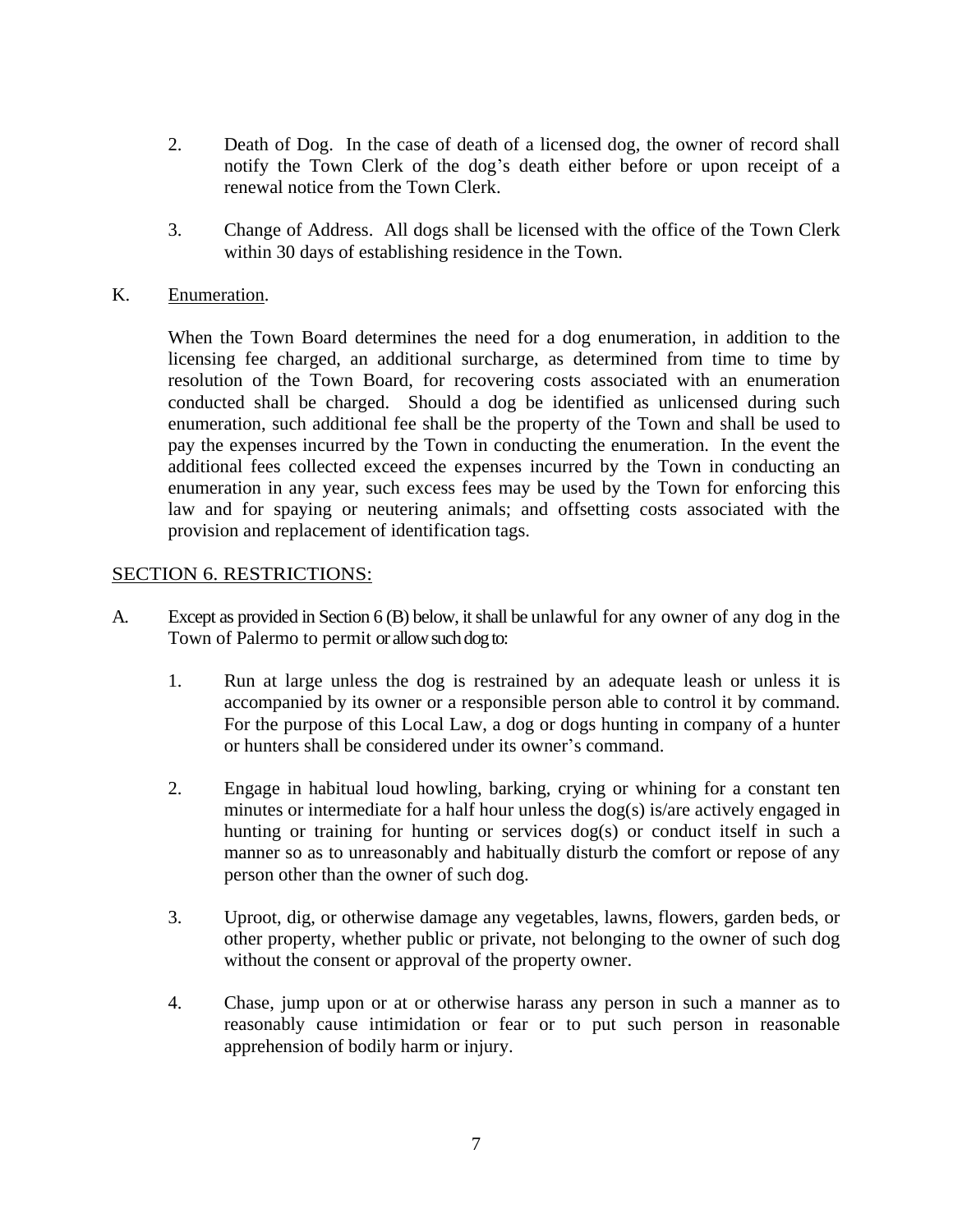- 5. Habitually chase, run along of or bark at motor vehicles, motorcycles or bicycles, while on a public street or highway or upon public or private property other than property of the owner or harborer of said dog without the consent of the owner of such property.
- 6. Create a nuisance by defecating, urinating or digging on public property or private property without the consent of the owner of such property.
- 7. Unspayed female dogs when in heat, shall not be permitted to be outside a building or a fenced enclosure unless on a leash by a responsible person and cannot come into contact with a male dog unless for planned breeding.
- 8. Be at large on any school premises or recreational areas.
- 9. Roam with one or more other dogs in a pack.
- 10. Kill other animals except rats and mice.
- B. A dog shall be permitted to run at large on its owner's private property so long as the dog is being supervised and owner knows where the dog is at all times and dog can be placed under restraint should it become uncontrollable or dangerous to passersby.
- C. Establishment of the fact or facts that a dog has committed any of the acts prohibited by Section 6 of this Local Law shall be presumptive evidence against the owner or harborer of such dog that he has failed to properly confine or leash or control his dog.

#### SECTION 7. ENFORCEMENT:

This Local Law shall be enforced by any Dog Control Officer, police officer or peace officer when acting pursuant to his special duties.

#### SECTION 8. SEIZURE, IMPOUNDMENT, REDEMPTION AND ADOPTION:

- A. Any dog found in violation of the provisions of Section 5 or 6 of this Local Law and any dog that poses a threat to the public safety may be seized.
- B. Every dog seized shall be properly cared for, sheltered, fed and watered for a period of five days, from the day the dog is seized if owner is unknown. Upon seizure of an identified dog, the owner of record of such dog will be promptly notified either personally or by certified mail, return receipt requested, with the facts of seizure and the procedure for redemption. If notification is personally given, such dog shall be held for a period of seven days after notice. If notification is made by mail, such dog shall be held for a period of nine days from date of mailing during which period the dog may redeemed by the owner.
- C. Seized dogs may be redeemed by producing proof of licensing and identification pursuant to this Local Law and paying the impoundment fees as herein set forth: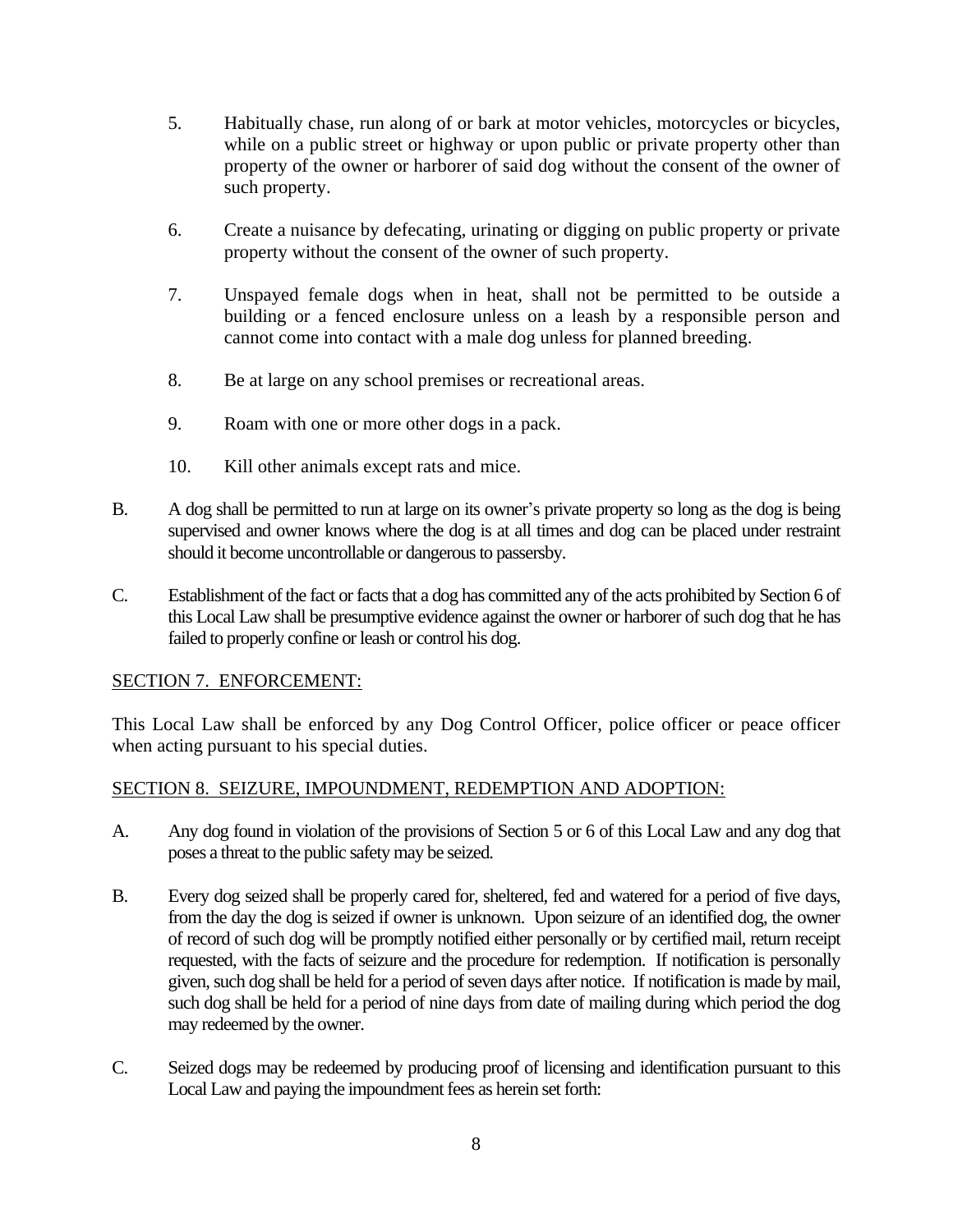- 1. \$20.00 for the first impoundment for the first 24 hour period or part thereof of any dog owned by that person and \$15.00 for each additional 24 hour period; or
- 2. \$40.00 for the first 24 hours or part thereof and \$15.00 for each additional 24 hours or part thereof for the second impoundment, within one year of the 1st impoundment, of any dog owned by that person; or
- 3. \$60.00 for the first 24 hours or part thereof and \$15.00 for each additional 24 hours or part thereof for the third and subsequent impoundments, within one year of the last impoundment, of any dog owned by that person.
- 4. Dangerous dogs are subject to the impoundment fees established herein plus \$30 for each additional 24-hour period or part thereof.
- D. If the owner of any unredeemed dog is known, such owner shall be required to pay the impoundment fees set forth in subdivision (C) of this section whether or not such owner chooses to redeem his or her dog.
- E. Any dog unredeemed at the expiration of the appropriate redemption period shall be made available for adoption or euthanized. Adoption fees shall be set from time to time by resolution of the Town Board.
- F. No action shall be maintained against the Town of Palermo, any Dog Control Officer or constable when acting pursuant to his special duties, or any other agent or officer of the Town or person under contract to the Town of Palermo to recover the possession or value of any dog, or for damages for injury or compensation for the destruction of any dog seized or destroyed pursuant to this Local Law.

# SECTION 9. DETERMINATION OF STATUS AS DANGEROUS DOG:

In the event that the Dog Control Officer or a law enforcement officer has probable cause to believe that a dog is dangerous, the Dog Control Officer or law enforcement officer may proceed under Article 7 of the Agriculture and Markets Law of the State of New York for a determination by the Justice Court of the Town of Palermo. If the Court shall find such dog to be a dangerous dog under the Agriculture and Markets Law or under this local law, the Court may impose such restrictions on said dog as are provided for in the Agriculture and Markets Law or as are provided in this law. If the Court orders the dog to be euthanized, the cost of the euthanasia will be the responsibility of the owner.

#### SECTION 10. DANGEROUS DOG ENFORCEMENT:

A. This Local Law shall be enforced by any dog control officer, law enforcement or peace officer when acting pursuant to his special duties.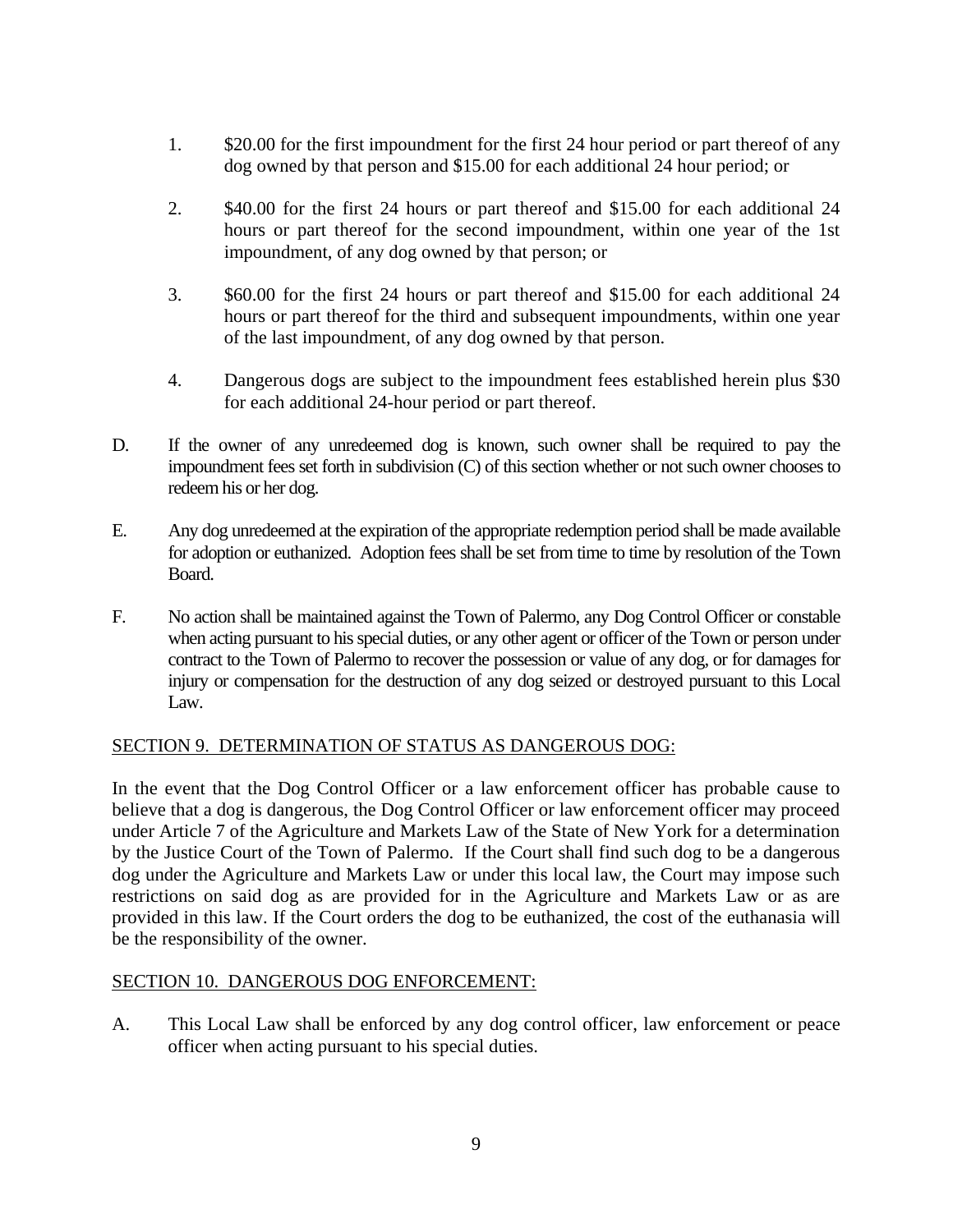- B. The owner of any animal found to be a dangerous dog shall, within 10 days of such finding, obtain a dangerous dog registration certificate from the local dog control officer or clerk for a fee of \$50, in addition to other fees that may be authorized by law. The local dog control officer or clerk shall also provide the owner with a uniformly designed tag that identifies the animal as a dangerous dog. The owner shall affix the tag to the animal's collar and ensure that the animal wears the collar at all times. All certificates obtained pursuant to this subsection shall be renewed annually for the same fee and in the same manner as the initial certificate was obtained. The dog control officer shall provide a copy of the dangerous dog registration certificate and verification of compliance to the New York State Department of Agriculture and Markets.
- C. All dangerous dog registration certificates or renewals thereof required to be obtained under this section shall only be issued to persons 18 years of age or older who present satisfactory evidence: (i) of the animal's current rabies vaccination, if applicable; (ii) that the animal has been neutered or spayed; and (iii) that the animal is and will be confined in a proper enclosure or is and will be confined inside the owner's residence or is and will be muzzled and confined in the owner's fenced-in yard until the proper enclosure is constructed. In addition, owners who apply for certificates or renewals thereof under this section shall not be issued a certificate or renewal thereof unless they present satisfactory evidence that: (i) their residence is and will continue to be posted with clearly visible signs warning both minors and adults of the presence of a dangerous dog on the property; and (ii) the animal has been permanently identified by means of a tattoo on the inside thigh or by electronic implantation. All certificates or renewals thereof required to be obtained under this section shall only be issued to persons who present satisfactory evidence that the owner has liability insurance coverage, of a value of at least \$100,000, that covers dog bites. The owner may obtain and maintain a bond in surety, in lieu of liability insurance, of a value of at least \$100,000.
- D. While on the property of its owner, an animal found to be a dangerous dog shall be confined indoors or in a securely enclosed and locked structure of sufficient height and design to prevent its escape or direct contact with or entry by minors, adults, or other animals. The structure shall be designed to provide the animal with shelter from the elements of nature. When off its owner's property, an animal found to be a dangerous dog shall be kept on a leash and muzzled in such a manner as not to cause injury to the animal or interfere with the animal's vision or respiration, but so as to prevent it from biting a person or another animal.
- E. After an animal has been found to be a dangerous dog, the animal's owner shall immediately, upon learning of same, cause the Dog Control Officer to be notified if the animal: (i) is loose or unconfined; or (ii) bites a person or attacks another animal; or (iii) dies. A dog deemed as dangerous shall not be sold or given anyway. Any owner of a dangerous dog who relocates to a new address shall, within 10 days of relocating, provide written notice to the appropriate Dog Control Officer for the old address from which the animal has moved and the new address to which the animal had been moved.
- F. Any owner or custodian of a canine or canine crossbreed or other animal is guilty of a: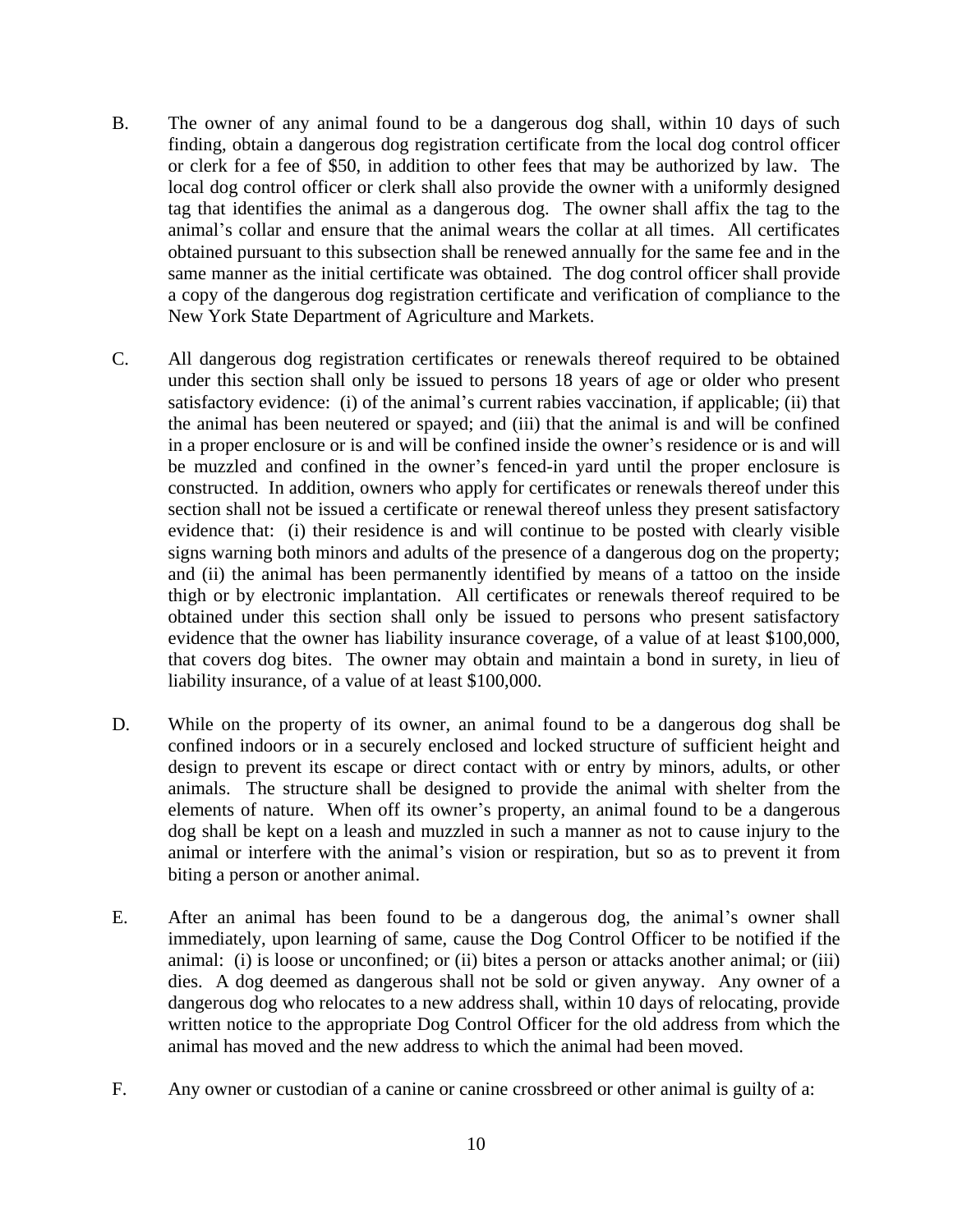- 1. Class B misdemeanor if the canine or canine crossbreed previously declared to be a dangerous dog pursuant to this section, when such declaration arose out of a separate and distinct incident, attacks and injures or kills a cat or dog that is a companion animal belonging to another person;
- 2. Class A misdemeanor if the canine or canine crossbreed previously declared to be a dangerous dog pursuant to this section, when such declaration arouse out of a separate and distinct incident, bites a human being or attacks a human being causing bodily injury; or
- 3. Class E felony if any owner or custodian whose willful act or omission in the care, control, or containment of a canine, canine crossbreed, or other animal is so gross, wanton, and culpable as to show a reckless disregard for human life, and is the proximate cause of such dog or other animal attacking and causing serious bodily injury to any person.
- G. The provisions of this section shall not apply to any animal that, at the time of the acts complained of, was responding to pain or injury, or was protecting itself, its kennel, its offspring, a person, or its owner's custodian property, or when the animal is a police dog that is engaged in the performance of its duties at the time of the attack.
- H. The owner of any animal that has been found to be a dangerous dog who willfully fails to comply with the requirements of this section is guilty of a Class A misdemeanor.

# SECTION 11. CONFINEMENT OF DANGEROUS DOGS:

- A. The owner of any dog which has attacked or injured another person or animal or has been determined to be a dangerous dog as provided herein shall not thereafter permit such dog to be at any place other than on the premises of the owner unless such dog is securely fitted with a properly fitted muzzle of a type which shall not permit such dog to bite another person or animal and is on a leash.
- B.

# SECTION 12. APPEARANCE TICKET:

Any Dog Control Officer when acting pursuant to his special duties, or police officer in the employ of or under contract to the Town of Palermo observing, or having knowledge of, a violation of this Local Law shall issue and serve an appearance ticket for such violation.

#### SECTION 13. COMPLAINT:

A. Any person who observes a dog in violation of this Local Law may file a complaint under oath with the Dog Control Officer or constable specifying the nature of the violation, the date thereof, a description of the dog and the name and residence, if known, of the owner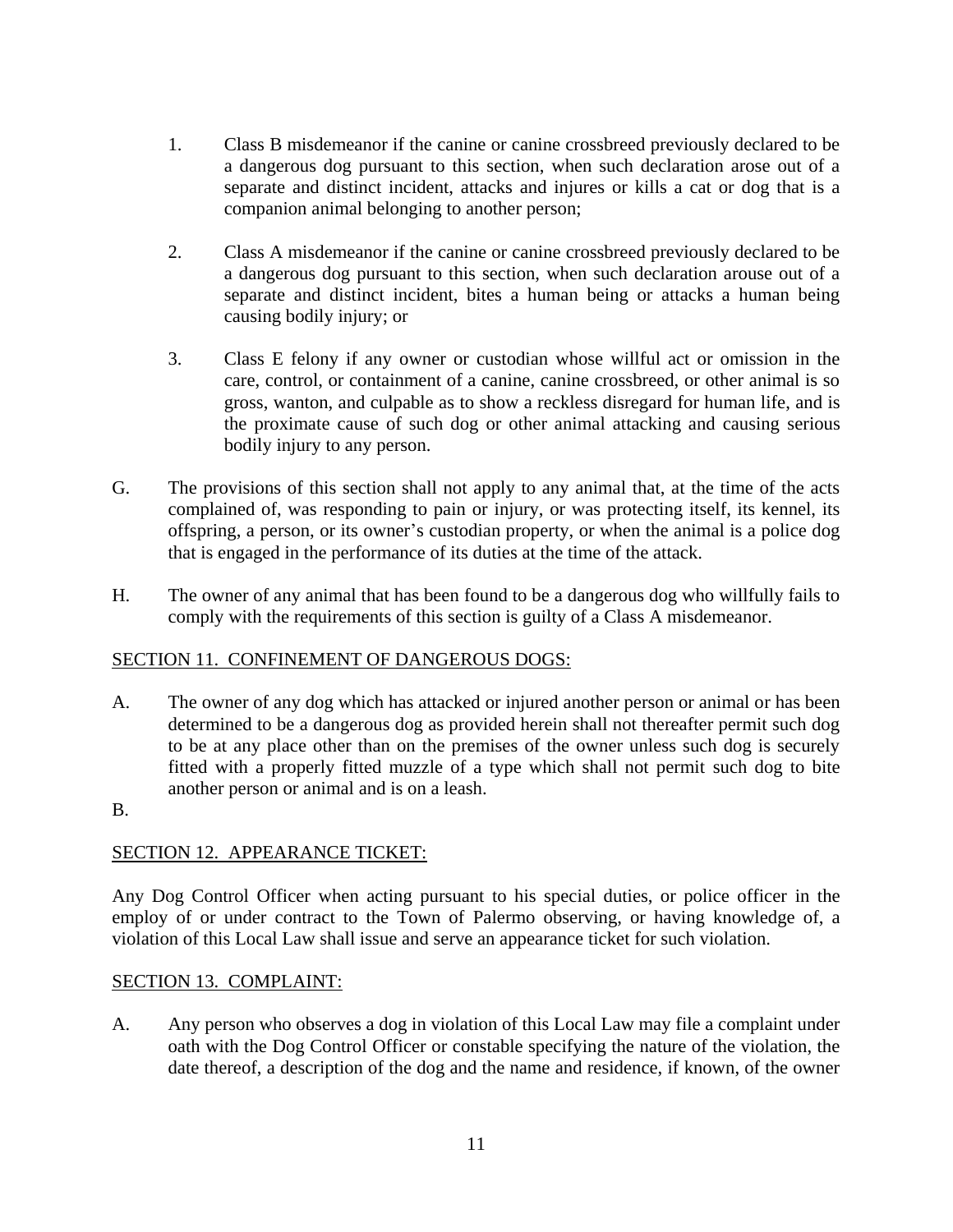of the dog. The Dog Control Officer or constable shall forward said complaint to the Town Justice.

- B. Upon receipt by the Town Justice of any such complaint, he shall summon the alleged owner to appear in person before him for a hearing, at which both the complainant and owner shall have an opportunity to be represented by counsel and to present evidence. If, after such hearing, the Town Justice decides that further action is warranted, he may order:
	- 1. The dog be declared a vicious or dangerous dog to be restrained by collar and leash at all times whether on or off the owner's property.
	- 2. The dog may be confined to the premises of the owner.
	- 3. Such other remedy as may be warranted by the circumstances in such case.
	- 4. A violation of any order issued by the Town Justice under the provisions of this Section shall be offense punishable, upon conviction thereof, as provided in Local Law.

#### SECTION 14. PENALTIES:

Except as may otherwise be provided in the Agricultural and Markets Law, any person or persons, firm or corporation who violates any provisions of this article shall be guilty of a violation and shall be subject to fines as outlined herein or imprisonment for not more than fifteen (15) days or both:

- A. Upon conviction, a violation for failure to license a dog shall be deemed an offense and shall be punishable by a fine as follows:
	- First offense a minimum of \$25 and a maximum \$50.
	- Second offense a minimum of \$50 and a maximum of \$100 within a five year period.
	- Third offense a minimum of \$100 and a maximum of \$200 within a five year period.
	- Fourth offense a minimum of \$200 and a maximum of \$400 within a five year period.
	- More than four subsequent offenses within a five year period, (a minimum of \$400 and a maximum of \$500).
- B. Upon conviction, a violation of any other provision of this Local Law shall be deemed an offense, and shall be punishable by a fine as follows:
	- First offense a minimum of \$100 and a maximum of \$200.
	- Second offense a minimum of \$200 and a maximum of \$400 within a five year period.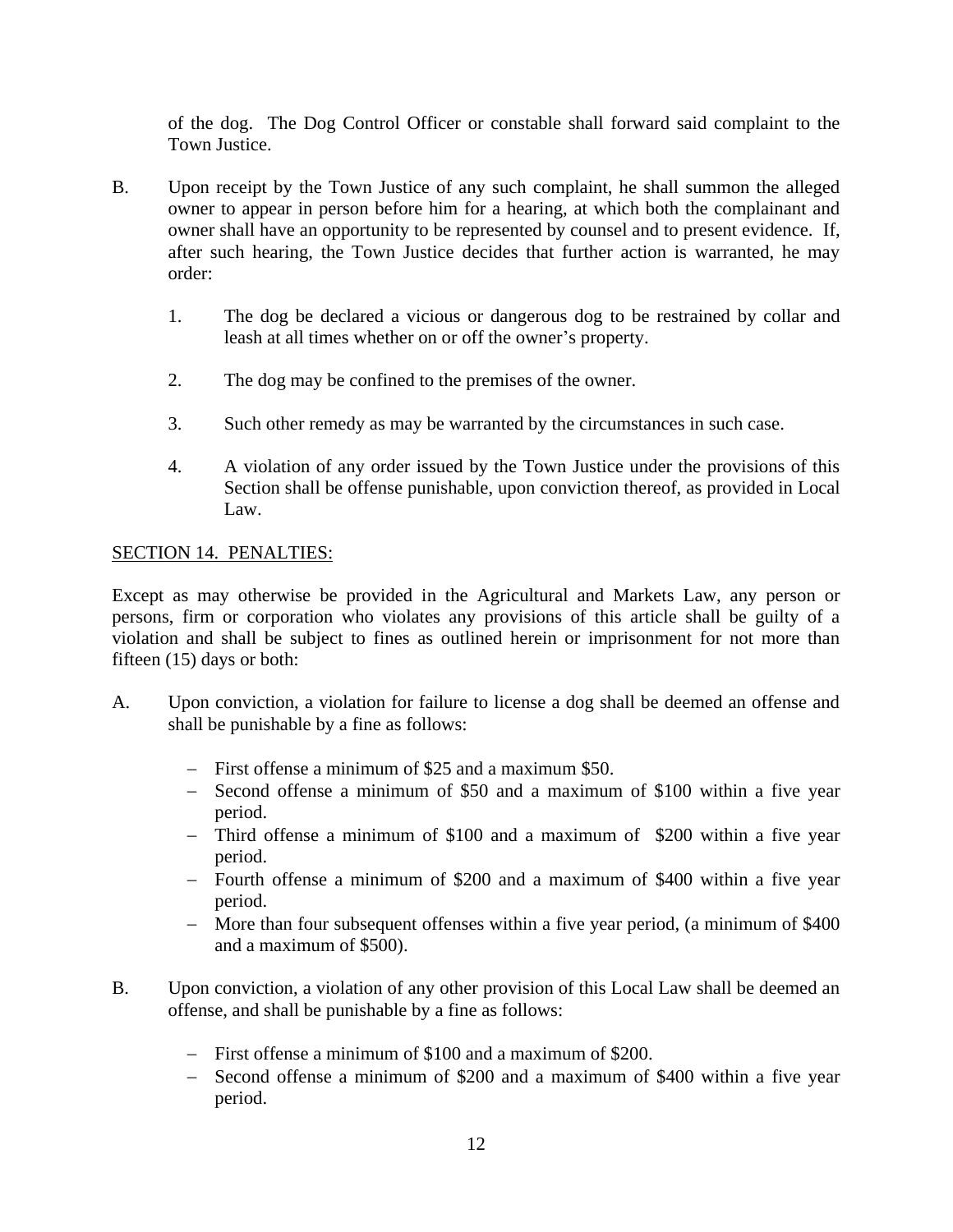- Third offense a minimum of \$400 and a maximum of \$800 within a five year period.
- Fourth offense or subsequent offense a minimum of \$800 and a maximum of \$1000 within a five year period.

## SECTION 15. SEPARABILITY:

Each separate provisions of this Local Law shall be deemed independent of all other provisions herein, and if any provisions shall be deemed or declared invalid, all other provisions hereof shall remain valid and enforceable.

#### SECTION 16. REPEALER:

This Local Law shall supersede all prior Local Laws, ordinances, rules and regulations relative to the control of dogs within the Town of Palermo, which shall be, upon the effectiveness of this Local Law, null and void.

#### SECTION 17. EFFECTIVE DATE:

This Local Law shall take effect upon filing with the New York State Secretary of State's Office.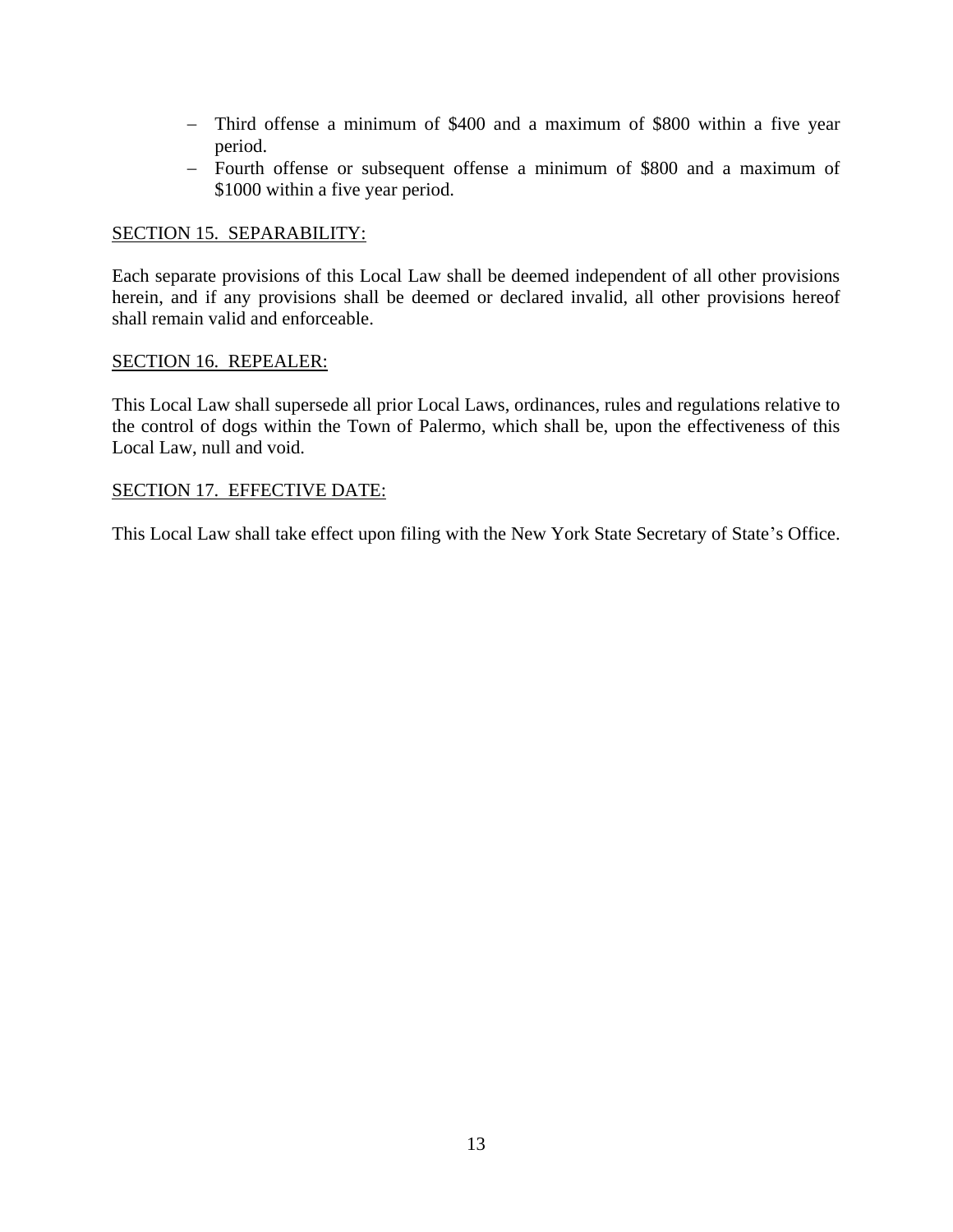(Complete the certification in the paragraph that applies to the filing of this local law and strike out that which is not applicable.)

#### **1. (Final adoption by local legislative body only.)**

|                                        |                            | I hereby certify that the local law annexed hereto, designated as Local Law No. 2 | of $2010$ of the    |
|----------------------------------------|----------------------------|-----------------------------------------------------------------------------------|---------------------|
| (County)(City)(Town)(Village) of       |                            | Palermo                                                                           | was                 |
| duly passed by the                     | Town Board                 | on                                                                                | 2010, in accordance |
|                                        | (Name of Legislative body) |                                                                                   |                     |
| with the applicable provisions of law. |                            |                                                                                   |                     |

#### **2. (Passage by local legislative body with approval, no disapproval or repassage after disapproval by the Elective Chief Executive Officer\*.)**

| I hereby certify that the local law annexed hereto, designated as local law No. | 7ይ ኃ0<br>$\sigma$ r $\omega$                         |
|---------------------------------------------------------------------------------|------------------------------------------------------|
| of the (County)(City)(Town)(Village) of                                         | was duly passed by the                               |
| $\alpha$ n<br>vπ                                                                | -and was (approved)(not approved)<br>20              |
| (Name of Legislative Body)                                                      |                                                      |
| (repassed after disapproval) by the                                             | and was deemed duly adopted                          |
| (Elective Chief Executive Officer*)                                             |                                                      |
| Θn<br>∠ν                                                                        | in accordance with the applicable provisions of law. |

#### **3. (Final adoption by referendum.)**

 $\overline{a}$ 

| I hereby certify that the local law annexed hereto, designated as local law No. |                                     | $\sigma$ r $\omega$                      |
|---------------------------------------------------------------------------------|-------------------------------------|------------------------------------------|
| of the (County)(City)(Town)(Village) of                                         |                                     | was duly passed by the                   |
| ∩n<br>v.                                                                        | ∠ν                                  | and was (approved)(not approved)         |
| (Name of Legislative Body)                                                      |                                     |                                          |
| (repassed after disapproval) by the                                             | nт<br>m                             | Տոշե<br>wuvn<br>$\overline{\phantom{a}}$ |
|                                                                                 | (Flacting Chief Executive Officers) |                                          |

local law was submitted to the people by reason of a (mandatory)(permissive) referendum, and received the affirmative vote of a majority of the qualified electors voting thereon at the (general)(special)(annual) election held on  $\frac{9}{20}$  , in accordance with the applicable provisions of law.

#### **4. (Subject to permissive referendum and final adoption because no valid petition was filed requesting referendum.)**

| I hereby certify that the local law annexed hereto, designated as local law No.                     |                  |                                   |
|-----------------------------------------------------------------------------------------------------|------------------|-----------------------------------|
| of the (County)(City)(Town)(Village) of                                                             |                  | was duly passed by the            |
| Λn<br>UН                                                                                            | zн               | and was (approved) (not approved) |
| (Name of Legislative Body)                                                                          |                  |                                   |
| (repassed after disapproval) by the                                                                 | $\alpha$ n<br>vπ | Տոշե<br>ΔЧ.                       |
| (Elective Chief Executive Officer <sup>*</sup> )                                                    |                  |                                   |
| local law was subject to permissive referendum and no valid petition requesting such referendum was |                  |                                   |

filed as of 20 , in accordance with the applicable provision of law.

<sup>\*</sup> Elective Chief Executive Officer means or includes the chief executive officer of a county elected on a county-wide basis or, if there be none, the chairperson of the county legislative body, the mayor of a city or village, or the supervisor of a town where such officer is vested with the power to approve or veto local laws or ordinances.